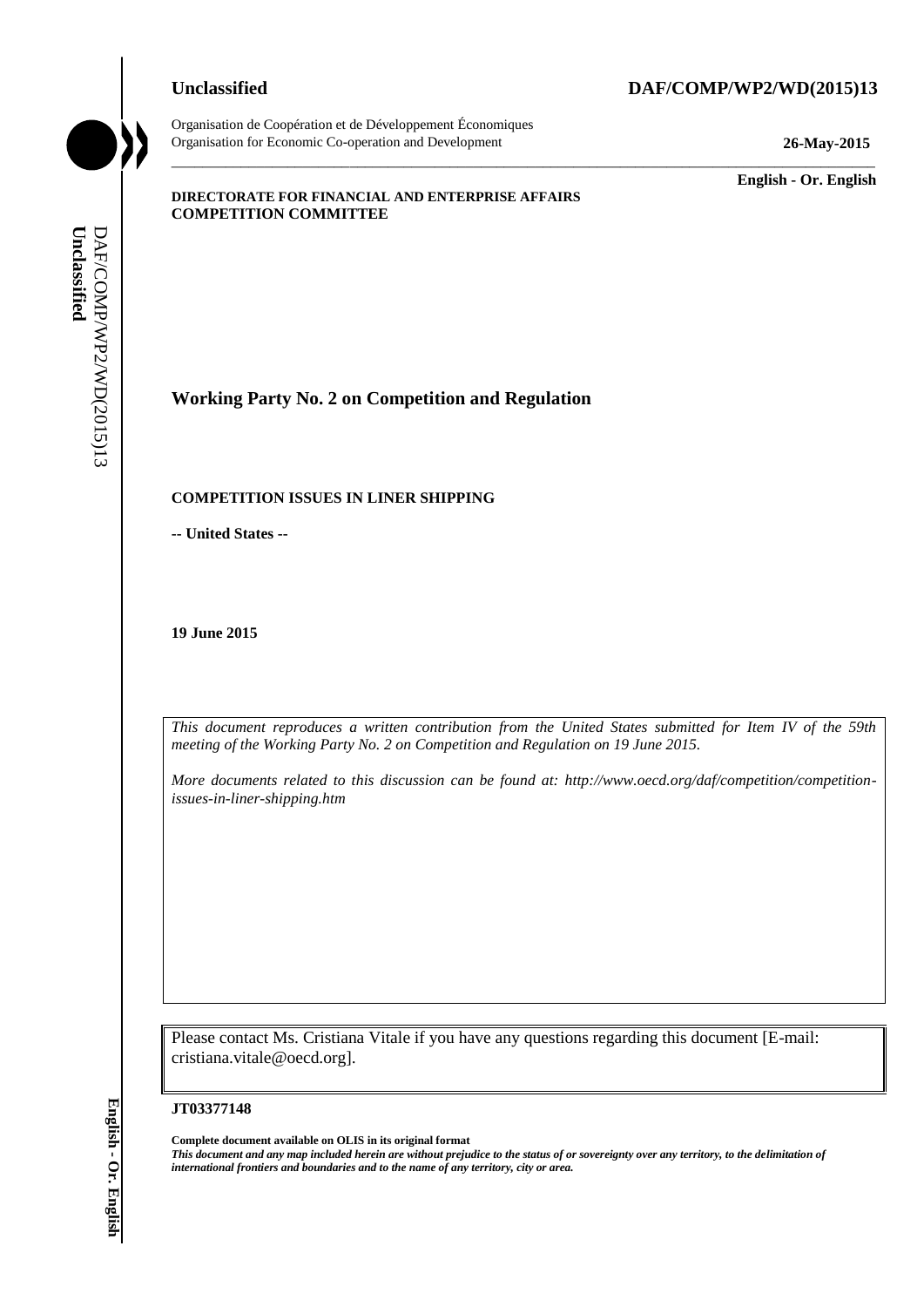## DAF/COMP/WP2/WD(2015)13

## **-- The United States --**

1. The submission describes the United States' statutory antitrust exemption for ocean shipping carrier rate discussions, beginning with a history of the exemption and subsequent amendments. It then discusses the ongoing Department of Justice enforcement against an international shipping cartel involving roll-on, roll-off cargo. It concludes with a summary of regulatory enforcement related to ocean shipping services.

2. The Shipping Act of 1984, as amended by the Ocean Shipping Reform Act of 1998 (OSRA),<sup>1</sup> provides an alternative competition enforcement regime that includes limited antitrust immunity for ocean common carrier agreements from the antitrust laws. The Federal Maritime Commission (FMC) is the independent regulatory agency "responsible for the regulation of oceanborne transportation in the foreign commerce of the United States for the benefit of U.S. exporters, importers, and the U.S. consumer."<sup>2</sup> The FMC's strategic goals are (1) to ensure "competitive and efficient ocean transportation services for the shipping public" by, *inter alia*, monitoring agreements among carriers and certain confidentially filed service contracts for effects on price and service, and (2) to "protect the shipping public from unlawful, unfair and deceptive ocean transportation practices and resolve shipping disputes."<sup>3</sup>

## **1. History of the U.S. Exemption for Ocean Shipping Conferences**

3. The Shipping Act of 1916 is the oldest surviving U.S. statutory antitrust exemption.<sup>4</sup> Since 1916, there has been an exemption, in one form or another, from the antitrust laws for ocean shipping carriers to engage in rate discussions and price-fixing agreements. While outlawing certain specified monopolistic conference practices, the 1916 Act expressly conferred an exemption from the antitrust laws for conference agreements on shipping rates, pooling arrangements, and shipping route allocations, so long as those agreements were first submitted to and approved by the newly created U.S. Shipping Board (the body that eventually became the FMC).<sup>5</sup>

4. Following enactment of the 1916 Act, conferences began making extensive use of "dual rate" contracts to bind shippers to the conferences and stave off non-conference carrier competition. These dualrate contracts, also referred to as "loyalty contracts," offered discounted rates to shippers who agreed to use only conference carriers. The Supreme Court ruled in *Federal Maritime Board v. Isbrandtsen Co.*<sup>6</sup> that dual rate contracts violated the Act.

5. In the wake of the *Isbrandtsen* decision, Congress amended the 1916 Act in 1961 to permit dualrate contracts, though limiting the permissible discount to 15 percent. At the same time, Congress amended the Act to require the filing of tariffs, transferred the Board's authority to the independent FMC, and gave the FMC the power to disapprove agreements between and among carriers that were "contrary to the public interest."<sup>7</sup>

 $\frac{1}{1}$ Shipping Act of 1984, 46 U.S.C. App. §§ 1701-1719, as amended by the Ocean Shipping Reform Act of 1998, Pub. L. 105-258, 112 Stat. 1902 (1998).

<sup>2</sup> Federal Maritime Commission, 53rd Annual Report for Fiscal Year 2014, p. 3, *available at* [http://www.fmc.gov/assets/1/Page/53rdAnnualReport.pdf.](http://www.fmc.gov/assets/1/Page/53rdAnnualReport.pdf)

<sup>3</sup> Id., at 3-4.

<sup>&</sup>lt;sup>4</sup> ABA Section of Antitrust Law, Federal Statutory Exemptions from Antitrust Law (2007), at 36.

<sup>5</sup> Statement of Charles James, Ass't Atty. Gen., before the Committee on the Judiciary, U.S. House of Representatives, concerning H.R. 1253, the Free Market Antitrust Immunity Reform Act of 2001 (June 5, 2002), 1-2, available at [http://www.justice.gov/atr/public/testimony/11244.htm.](http://www.justice.gov/atr/public/testimony/11244.htm)

<sup>6</sup> 356 U.S. 481 (1958).

<sup>7</sup> James testimony, *supra* n. 5, at 2.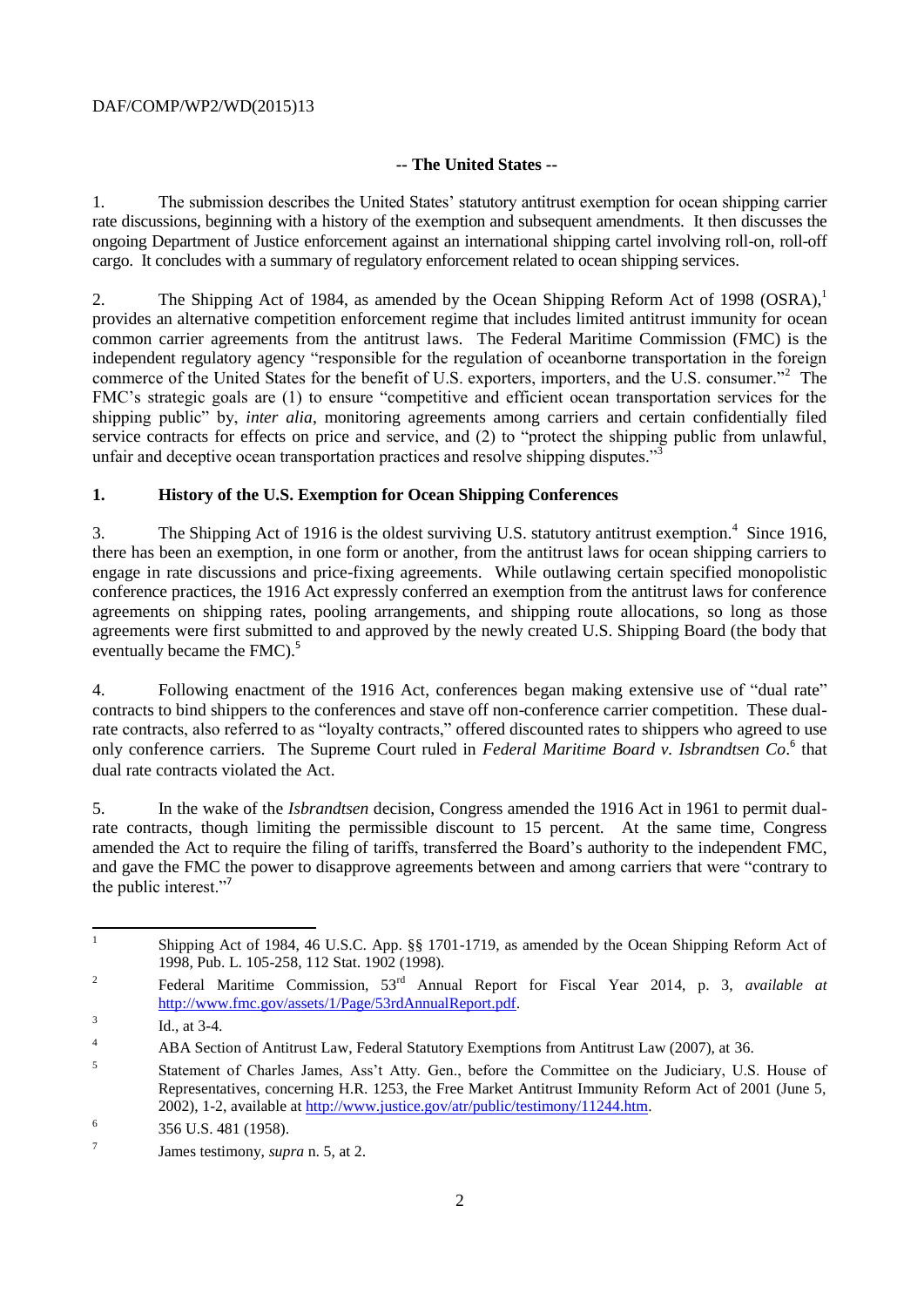# **2. The Shipping Act of 1984**

6. In 1984, Congress substantially rewrote the 1916 Act. The Shipping Act of 1984 revised the antitrust exemption for carrier agreements and streamlined the regulatory process for those agreements. The antitrust exemption was revised to cover not only agreements that had gone into effect under the Act, but also activities, "whether permitted under or prohibited by this Act," if they were undertaken "with a reasonable basis to conclude" that they were pursuant to an effective agreement. The antitrust exemption was further revised to cover intermodal through rates incorporating rail, truck, and ocean legs of particular cargo movements. The 1984 Act abolished the FMC's public interest standard for reviewing carrier agreements. A carrier agreement would no longer require FMC "approval," but would go into effect -- and thereby become immunized from the antitrust laws -- 45 days after filing or submission of any additional information requested by the FMC.

7. As a result of the 1984 Act, once an agreement has been filed, the only way it can be challenged as anticompetitive is if the FMC successfully seeks to have a court enjoin the agreement on grounds that it is "likely, by a reduction in competition, to produce an unreasonable reduction in transportation service or an unreasonable increase in transportation cost."<sup>8</sup> The 1984 Act otherwise retained the common carrier provisions of the 1916 Act, as amended in 1961, under which the conferences are required to file published tariffs with the FMC, as well as the list of specified prohibited acts. The Act provided for the use of service contracts in limited circumstances.<sup>9</sup>

# **3. The Ocean Shipping Reform Act (OSRA)**

8. The passage of OSRA in 1998 was a significant deregulatory step. Although carrier agreements retain their antitrust immunity, and members can still publish voluntary collective service guidelines under their agreement authority, OSRA permits individual members to negotiate independent confidential service contracts with shippers, and prohibits the group from taking any retaliatory action against shippers or carriers that do so. As a result, independent service contracts now dominate the traffic carried by carriers, including those that belong to rate agreements and conferences (to the extent they are even relevant to international competition).<sup>10</sup>

9. Despite these shipper benefits from independent service contracts, the exemption still denies the full benefits of competition. For example, OSRA allows agreement members to adopt "voluntary" guidelines regarding individual service contracts, which members to an agreement can use to signal

 $\bf 8$ <sup>8</sup> The FMC construed the "public interest" standard in the 1961 amendment to mean that agreements that would violate policies of the antitrust laws were *prima facie* contrary to the public interest, and proponents had the burden of showing that they were justified by transportation need or regulatory purposes. The Supreme Court upheld that decision in *FMC v. Aktiebolaget Svenska Amerika Linien*, 390 U.S. 238, 243-44 (1968), and it became the cornerstone of subsequent Shipping Act regulation of agreements. The 1984 Act replaced the prior approval and public interest standard so construed with a notification procedure of filing and automatic effectiveness under section 6(c) of the Act (Public Law 98-237, March 20, 1984), but with a list of objective conditions that conference agreements had to meet, including a member right of independent action under section 5(b). The FMC could invoke the broader "substantially anticompetitive" standard under the 1984 Act, but it had to do so in court, and it bore the burden of proof. We are not aware of the FMC ever filing such a challenge to an agreement between carriers, although it has challenged an allegedly anticompetitive agreement between other regulated entities (Marine Terminal Operators).

 $\overline{9}$ James testimony, *supra* n. 5, at 2-3.

<sup>&</sup>lt;sup>10</sup> According to the FMC's 2014 Annual Report, supra n. 2, p. 9, "conference or price fixing agreements have become largely irrelevant to U.S. liner shipping. No new carrier conference agreements have been filed with the [FMC] since fiscal year 2000. The remaining three conferences cover only government cargoes."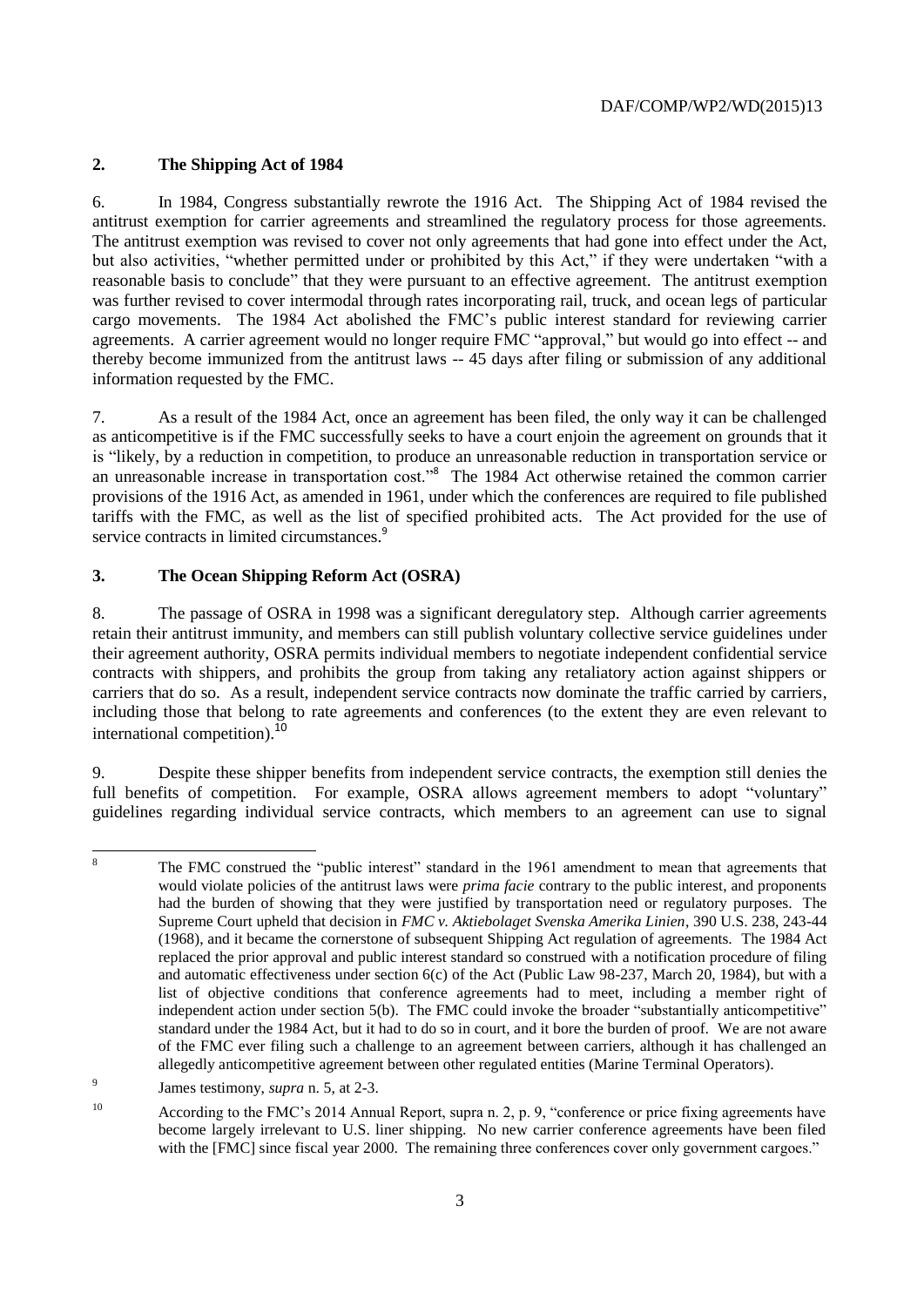## DAF/COMP/WP2/WD(2015)13

expected behavior. This could discourage vigorous competition with respect to individual service contracts. These and other provisions of OSRA perpetuate harm from the conference system, either by facilitating intercarrier agreements that would be unlawful in the absence of an exemption, or by restricting the ways in which conference members can meaningfully compete on an individual basis for the business of large and small shippers.

10. Because the exemption denies the full benefits of competition, the Division has twice testified before Congress in favor of eliminating the exemption.<sup>11</sup> In addition, the American Bar Association's monograph on Federal Statutory Antitrust Exemptions<sup>12</sup> describes why the arguments traditionally asserted to justify the exemption (i.e., ruinous competition due to overcapacity) are dubious. The ABA concludes that the conferences "typically result in inefficiently high rates" and have at least "some ability to inflate price."<sup>13</sup>

## **4. DOJ Antitrust Enforcement Related to Ocean Shipping Services**

11. Conduct that does not satisfy the statutory requirements for the antitrust exemption remains subject to the antitrust laws. The Department of Justice (DOJ) has an ongoing investigation into a single, world-wide conspiracy involving price fixing, bid rigging, and market allocation in international ocean shipping services for roll-on, roll-off cargo to and from the United States and elsewhere. Roll-on, roll-off cargo is non-containerized cargo that can be both rolled onto and off of an ocean-going vessel; examples include new and used cars and trucks and construction and agricultural equipment. Three companies (Kawasaki Kisen Kaisha Ltd., Nippon Yusen Kabushiki Kaisha, and Compañia Sud Americana de Vapores S.A.) have pled guilty, and have been sentenced to pay total fines of over \$136 million, and four corporate executives have pled guilty and been sentenced to prison terms of 14, 15, 18, and 18 months, respectively.<sup>14</sup>

12. DOJ has also investigated and prosecuted companies and individual executives for participating in a conspiracy to fix rates and surcharges for freight transported by water between the continental United States and Puerto Rico. The colluding firms, engaged only in domestic shipment (which is not subject to the antitrust exemption), transport a variety of cargo, such as heavy equipment, perishable food items, medicines, and consumer goods, on scheduled ocean voyages between the United States and Puerto Rico.

13. As a result of this ongoing investigation, three companies, including Crowley, Horizon Lines and Seastar, and six individuals, have pleaded guilty or been convicted at trial. The six individuals and three companies that have been sentenced have been ordered to serve a total of more than 16 years in prison and to pay more than \$46 million in criminal fines. $^{15}$ 

<sup>15</sup> Id.

 $11$ <sup>11</sup> See James testimony, *supra* n. 5, and Statement of John M. Nannes, Dep. Ass't Atty. Gen., before the House Committee on the Judiciary on H.R. 3138, the Free Market Antitrust Immunity Reform Act of 1999 (March 22, 2000), available at [http://www.justice.gov/atr/public/testimony/4377.htm.](http://www.justice.gov/atr/public/testimony/4377.htm) Note that the immunity provided by the Shipping Act does not extend to mergers and acquisitions involving ocean carriers, which remain subject to the antitrust laws.

<sup>&</sup>lt;sup>12</sup> ABA Section of Antitrust Law, Federal Statutory Exemptions from Antitrust Law (2007).

<sup>&</sup>lt;sup>13</sup> Id., at 182-83.

<sup>&</sup>lt;sup>14</sup> See DOJ press releases available at [http://www.justice.gov/atr/public/press\\_releases/2015/index.html.](http://www.justice.gov/atr/public/press_releases/2015/index.html)